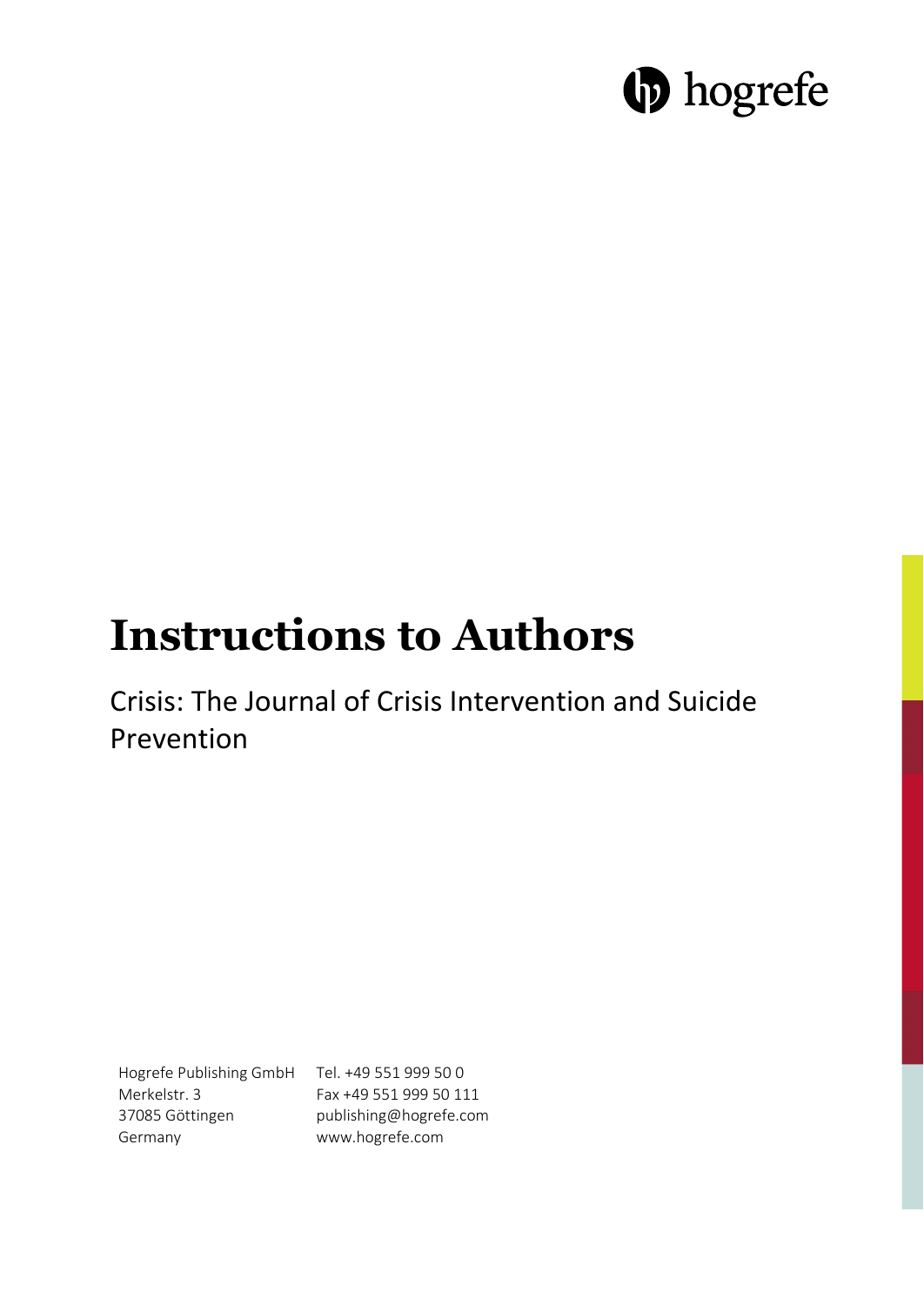## **Aims and Scope of** *Crisis – The Journal of Crisis Intervention and Suicide Prevention*

*Crisis – The Journal of Crisis Intervention and Suicide Prevention* is an international periodical that publishes original articles on suicidology and crisis intervention. Papers presenting basic research as well as practical experience in the field are welcome. *Crisis* also publishes potentially life-saving information for all those involved in crisis intervention and suicide prevention, making it important reading for clinicians, counselors, hotlines, and crisis intervention centers.

## *Crisis – The Journal of Crisis Intervention and Suicide Prevention* **publishes the following types of articles**

#### **Research Trends**

Papers for this section may be up to 4,500 words, including abstract, text, references, notes, appendices, as well as figures and tables.

#### **Short Reports**

Papers for this section may be up to 2,000 words, including abstract, text, references, notes, appendices, as well as figures and tables.

#### **Clinical Insights**

These are clinically oriented papers and may be up to 4,500 words, including abstract, text, references, notes, appendices, as well as figures and tables.

#### **Systematic Reviews**

These are papers that report on the results of multiple studies and may be up to 6,000 words, including abstract, text, references, notes, appendices, as well as figures and tables. Systematic Reviews should conform to PRISMA guidelines (se[e http://www.prisma-statement.org/\)](http://www.prisma-statement.org/).

#### **Registered Reports**

These papers are submitted and evaluated in a two-stage process. The Stage-1 manuscript contains the theoretical background, method, and proposed data analysis for a planned but not yet conducted study. If the Stage-1 manuscript receives an in-principle acceptance, the author(s) must preregister it in an independent institutional repository (e.g., [https://osf.io\)](https://osf.io/) before proceeding with data collection and analysis in accordance with the accepted protocol. The Stage-2 manuscript contains the sections from the Stage-1 manuscript with the addition of the results and discussion sections. Stage-2 manuscripts are automatically accepted, irrespective of the directionality of the results, unless the study has diverged from what was originally proposed. The word limit for Stage-1 manuscripts is 3,500 and for Stage-2 manuscripts it is 4,500, including abstract, text, references, notes, appendices, as well as figures and tables.

#### *Stage 1*

At Stage 1, the manuscript must contain an *Introduction* section that provides background and the specific hypotheses to be tested. Successful submissions will use established methods to test specific predictions. The Registered Report format is not well-suited to purely exploratory research and is a mechanism for confirming/disconfirming predictions.

• The Stage-1 submission should detail previous related work. Completed pilot studies may be included to demonstrate the effectiveness of the proposed methodology. The Registered Report category welcomes multistudy submissions that are common in psychological assessment research. A Stage-1 manuscript can report methods for a series of planned studies. Authors can also add studies to approved submissions. In such cases the approved Stage 2 manuscript will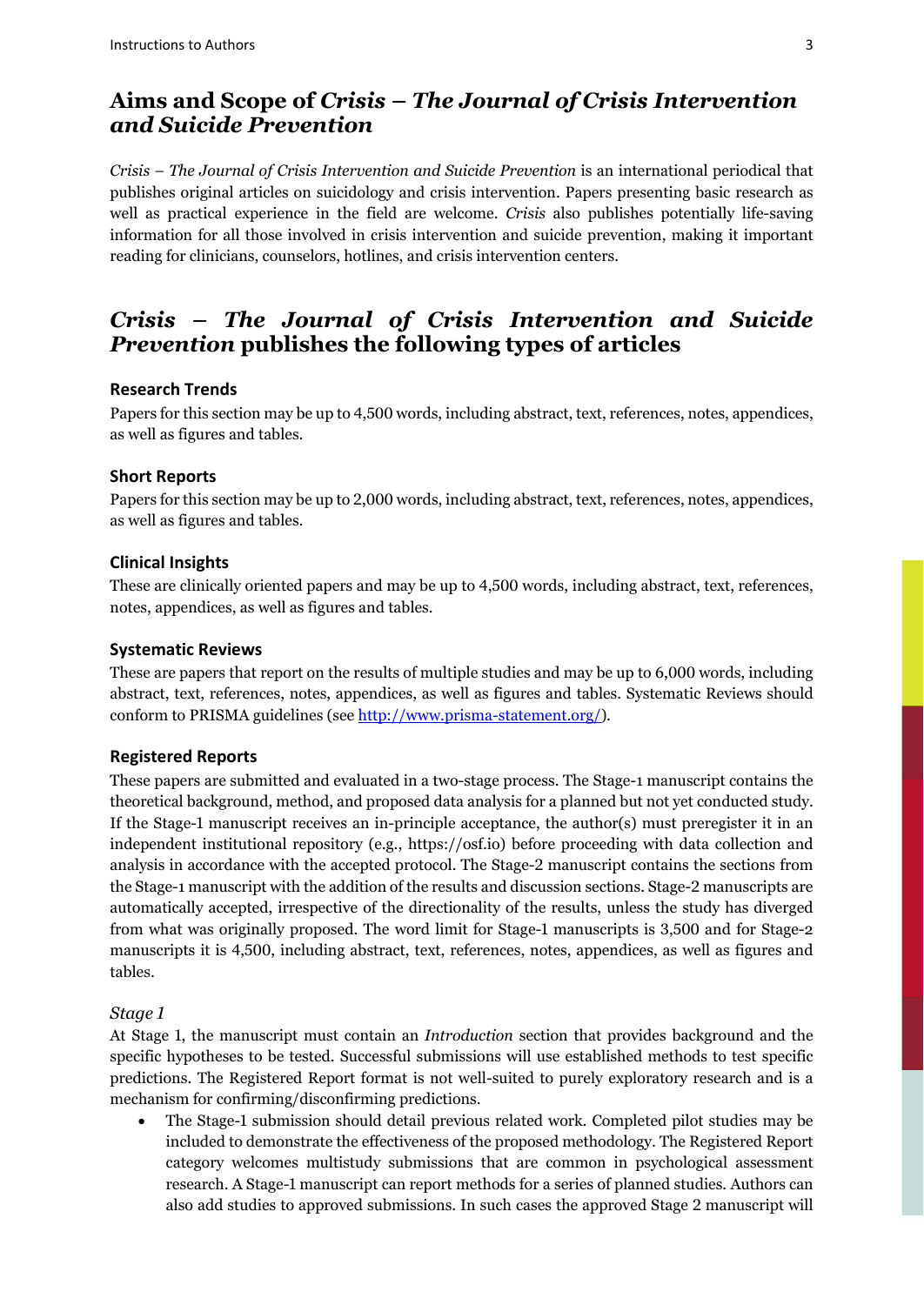be accepted for publication, and authors can then propose additional experiments for Stage 1 consideration.

- The Stage-1 submission must contain a *Method* section that provides a detailed description of the proposed research (i.e., enough to allow for direct replication). In case word limits do not allow for a comprehensive description, authors can provide supplementary material in electronic form (i.e., ESM) that helps reviewers scrutinize the study protocol. The research proposal must explicitly justify the targeted number of participants. Often this will be via statistical power analysis. To ensure that the results are informative regardless of outcome (i.e., keeping both Type-I and Type-II error probabilities low), high statistical power or precision will typically be required. *Authors are required to confirm that the proposed research has not been conducted at the time of Stage-1 submission*.
- The Stage-1 submission must contain a *Data Analysis* section within the method section that details the data analysis procedures that will be used. The manuscript must describe the measured variables, the statistical tests and procedures, as well as the anticipated patterns of results. In suicide prevention research there will not always be a dichotomous accept/reject of hypotheses, but criteria by which researchers are formulating conclusions must be stated a priori. Rules for data elimination (e.g., participant exclusion criteria, outlier trimming) must also be specified a priori.
- The Stage-1 submission should also include a predicted timeline for the research: The anticipated dates when ethical approval will be sought (if not already acquired), when the data collection will take place, when data will be analyzed, when the manuscript will be written up, and the anticipated date for the submission of the Stage 2 manuscript.

#### *Stage 2*

After a Registered Report submission is accepted at Stage 1, the accepted protocol must be registered by the authors in a recognized repository (either publicly or under embargo until Stage 2) and the research conducted according to the protocol. The Stage-2 revision should contain essentially the same Introduction and Method sections as the Stage-1 submission, plus the new *Results* and *Discussion* sections. It should also include a reference to the Stage-1 manuscript. Additional post-hoc analyses can be included but must be clearly distinguishable from the registered analyses.

- Stage-2 submissions will be evaluated with regard to their adherence to the accepted Stage-1 protocol. Any deviations from the approved protocol must be reported to the handling editor and the journal as soon as the authors become aware of their necessity and must seek editorial approval. Deviations that have not been approved by the handling editor and the journal as compared to the approved protocol will lead to rejection as a Registered Report.
- Stage-2 submissions will be evaluated with regard to whether the conclusions follow from the results. The in-principle acceptance at Stage 1 guarantees the publication of some version of the manuscript, provided that the study and analyses are conducted as proposed. However, Stage-2 submissions may be subject to one or more rounds of revisions to ensure that the Results and Discussion sections provide adequate detail.

**Important**: An allowance for any tables and figures should be included in the totals depending on their size. A typical table or figure takes up a quarter, half, or full page. Each quarter page in the manuscript equals about 200 words per quarter print page.

## **Manuscript Submission**

Please note that your submission will undergo a plagiarism check during the peer review process. Manuscripts should be submitted online at [https://www.editorialmanager.com/cri.](https://www.editorialmanager.com/cri) Only papers that have not previously appeared in or are currently under consideration for another publication can be considered for publication. Manuscripts are subject to peer review and may be returned to authors for revision. Should you have any editorial/content questions, please contact the Editorial Assistant, Wendy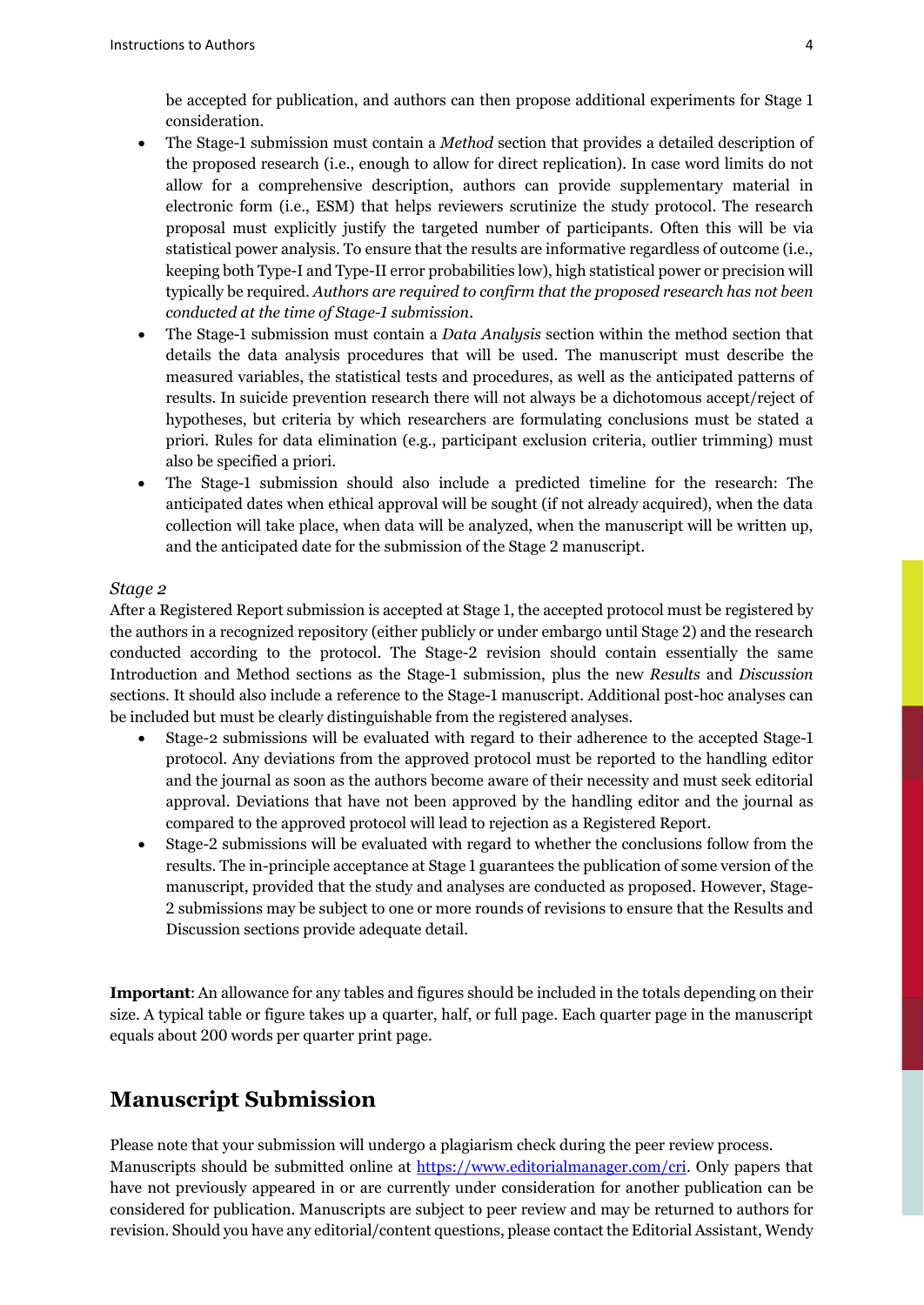Iverson (E-mail crisisjournalea@gmail.com, Tel. +61 7 3735-3379). Please direct any technical queries regarding the submission through Editorial Manager to production@hogrefe.com.

## **Publication Ethics**

The journal and its editors adhere to, and expect its authors to adhere to, the Committee on Publication Ethics (COPE) standards [\(https://publicationethics.org\)](https://publicationethics.org/).

#### **Manuscript Format**

Manuscripts should be prepared according to the *Publication Manual of the American Psychological Association* (7th ed.) as regards both style and presentation. In particular, statistical and mathematical copy as well as references and their text citations, should conform to the *Publication Manual*. **In the reference list make sure to provide the DOIs (Digital Object Identifier) of the cited journal articles.** Footnotes in the running text should be avoided.

**Important**: All parts of the submission, with the exception of the title page and the letter to the editors, must be free of any potentially identifying information to ensure anonymous peer review. Authors must replace names and any indication of the university/institution where a study was conducted by neutral placeholders, including file names.

The Title Page of each paper should include, in the following order: title of the article; author name(s) preceded by first names, but without academic titles; name of the institute or clinic (if there is more than one author or institution, affiliations should be indicated using superscript Arabic numerals); an address for correspondence (including the name of the corresponding author with fax and phone numbers); and the author note (including acknowledgments, disclosures, and funding sources). We encourage the inclusion of a section headed Authorship which outlines the contributions of the individual authors to the paper using relevant CRediT roles, formatted as in the following example with author order as on the article:

Philipp Yang, conceptualization, methodology; Ina Smith, funding acquisition; Sun Cheung, writing – review & editing.

Please refer to<https://casrai.org/credit/> for the contributor roles.

An Abstract (maximum length 200 words) is required for all manuscripts. For Short Reports, Research Trends, Registered Reports, and Systematic Reviews please provide a structured Abstract. This should be divided into the following sections: Background, Aims, Method, Results, Limitations, Conclusion. For a Clinical Insights manuscript, an unstructured Abstract may be submitted, if applicable. A maximum of 5 keywords should be given after the abstract.

Figures and tables should be numbered using Arabic numerals. Each table and figure must be cited in the text and should be accompanied by a legend. Please submit tables and figures via Editorial Manager as separate files. Figures must be supplied in a form suitable for reproduction: preferably highresolution bitmaps (e.g., jpg, 300 dpi) or as vector graphics files. Figures will normally be reproduced in black and white only. While it is possible to reproduce color illustrations, authors are reminded that they will be invoiced for the extra costs involved.

Authors should follow the guidelines of the APA Manual regarding style and nomenclature. It is recommended that authors who are not native speakers of English have their papers checked and corrected by a native-speaker colleague before submission. Standard US American spelling and punctuation as given in *Webster's New Collegiate Dictionary* should be followed.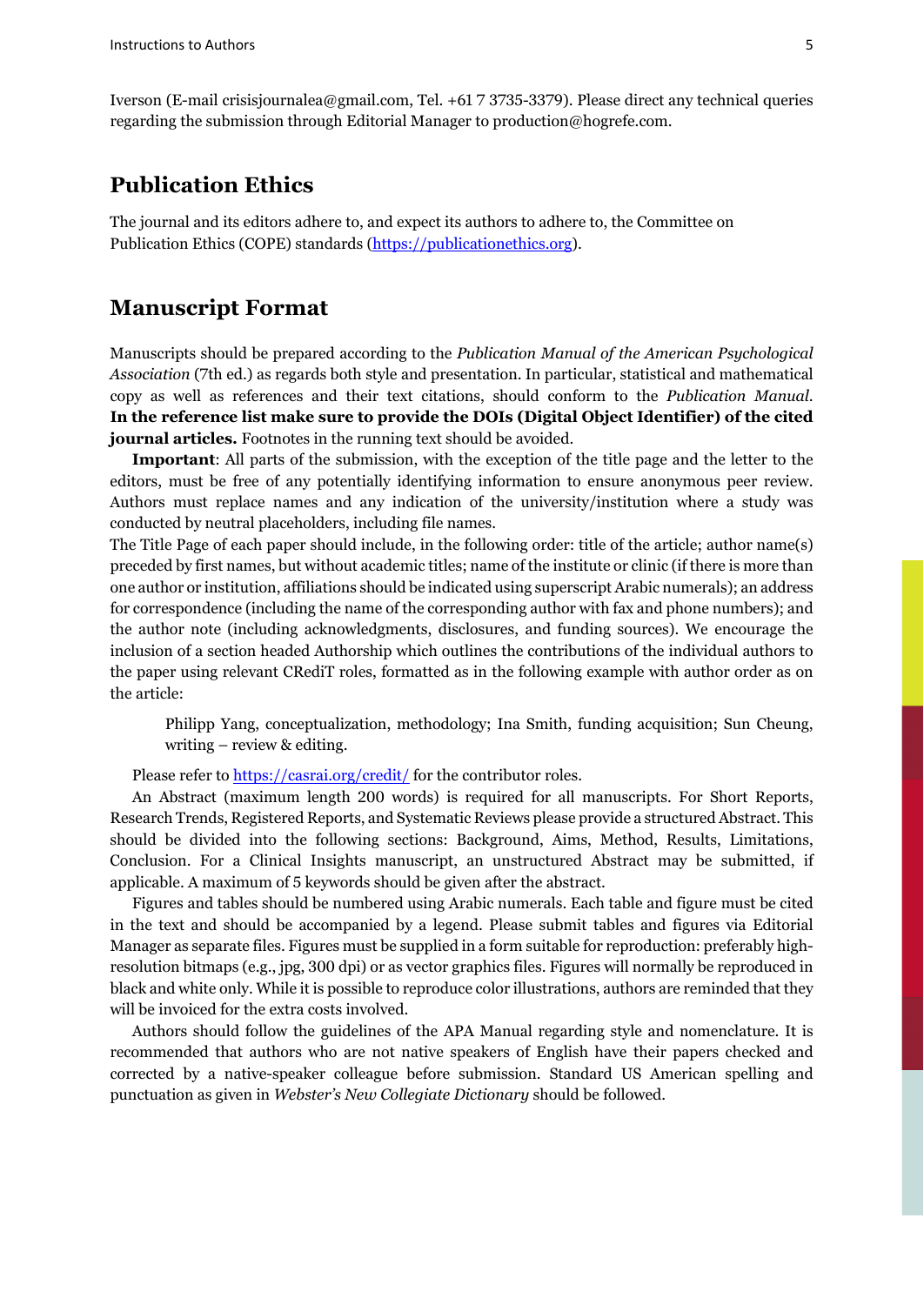Here are some examples:

Please make sure to avoid stigmatizing language concerning suicidal behavior by using neutral terms.

| <b>Stigmatizing Language</b>   | <b>Neutral Language</b>                |
|--------------------------------|----------------------------------------|
| to commit / complete suicide   | to die by suicide; to end his/her life |
| a successful suicide / attempt | a fatal suicide attempt                |
| an unsuccessful suicide        | a non-fatal suicide attempt            |
| a failed attempt               | a non-fatal suicide attempt            |
| suicide victims / cases        | those who died by suicide              |

## **Reviews and Decisions**

Manuscripts are all subject to anonymous peer review. Therefore, authors should remove all potentially identifying information from the manuscript and accompanying files, with the exception of the title page. Based on the title and abstract, two or more reviewers will be requested to review the manuscript. Upon receipt of the reviews, the editor-in-chief will make her editorial decision and notify the corresponding author of the result. There are four kinds of decisions: accept, accept conditionally upon (minor) revision, resubmit after major revision, and reject. Rejected manuscripts cannot be resubmitted. The entire review process is completely reliant on electronic communication in order to ensure speedy processing. A request by the editor for revision of a manuscript does not constitute a decision to publish. All revised manuscripts will be reevaluated, and the editors reserve the right to reject a paper at any point during the revision process.

### **Electronic Supplementary Material (ESM)**

Authors may submit study data, analysis scripts, and other study materials for manuscripts that involve new data as Electronic Supplementary Material (ESM). In general, ESM may include relevant items that cannot be reproduced in printed form and may consist of material used to carry out the research (e.g., data sets, participant instructions, audiovisual stimuli, video footage of the experimental setup) or additional items that are not essential for inclusion in the full text but would nevertheless benefit the reader. ESM is not included in the article word count. ESM files will be published online as received from the author(s) without any conversion, testing, or reformatting. They will not be checked for typographical errors or functionality. The responsibility for the content and functionality remains entirely with the author(s).

Hogrefe Publishing does not provide technical support for the creation or viewing of the supplementary files. If necessary, authors should seek the assistance of their local IT department. Like the manuscript, ESM should be original and not previously published. If previously published, it must be submitted with the necessary permissions. Note that the ESM files, just like the article itself, are permanent records and may not be altered once they have been published online.

Please ensure that any ESM submitted with the article is in compliance with the EU General Data Protection Regulation (GDPR).

#### **Submission**

ESM files will be subjected to peer review along with the article itself. The number of ESM files you submit should be limited to 5. The file size should be kept as small as possible, not exceeding 10 MB in total. All file formats are accepted with the exception of executable files (e.g., .exe, .com, or .msi). Commonly used file formats that are accessible by most readers are preferred. Following the online instructions, submit the ESM files in a single zip file separate from the other files that are part of your submission.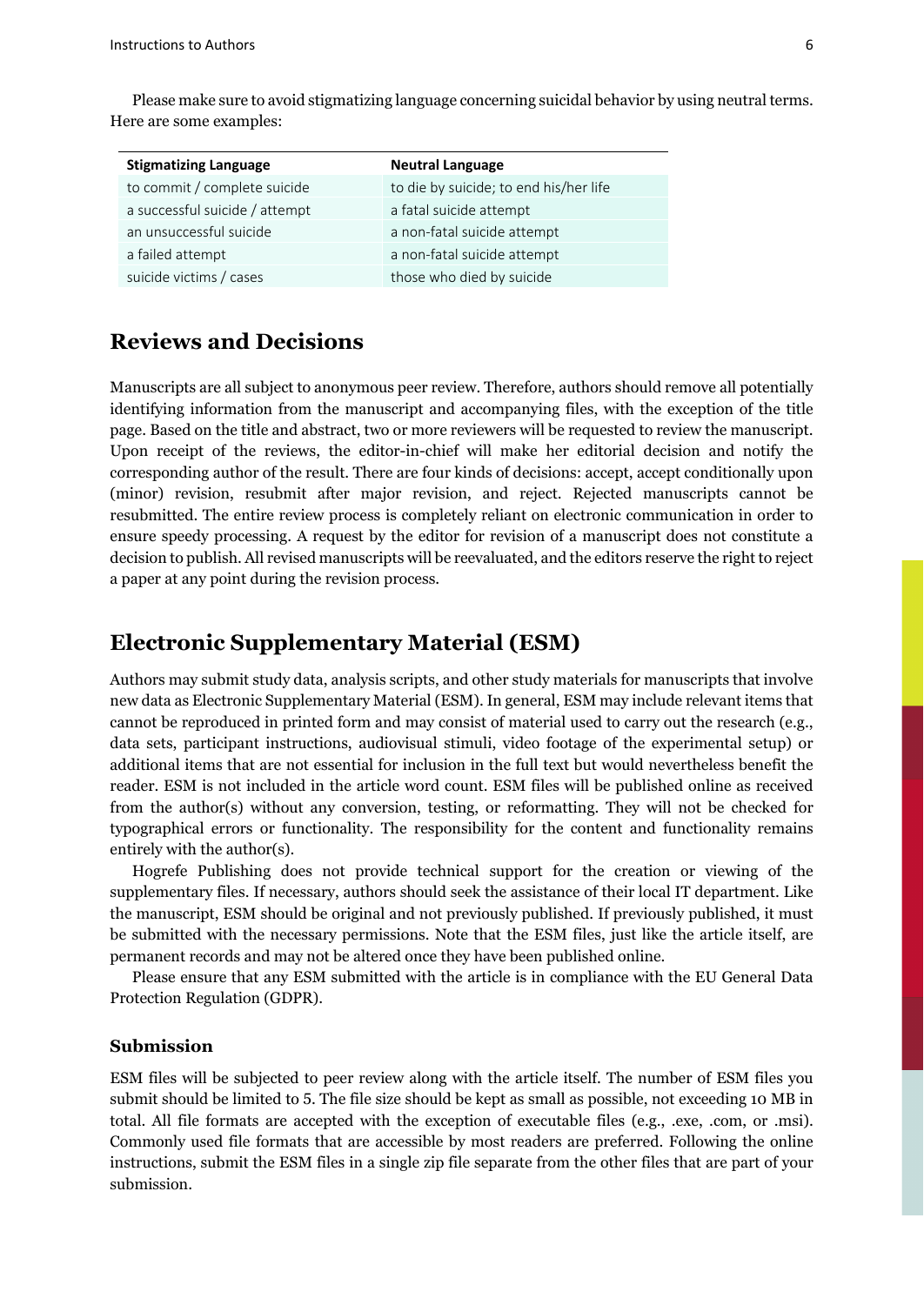#### **Citation in Manuscript**

All ESM files must be referred to with intext citations (as for tables, figures, and appendices) and should be numbered in the order in which they are cited in the text.

Follow the example:

– For more information, listen to the audio file in Electronic Supplementary Material 1.

or:

– (listen to the audio file in Electronic Supplementary Material 1)

or:

–(the audio file is provided in Electronic Supplementary Material 1)

If appropriate, you may combine several ESM elements into a single file. For example:

– See Tables 1–3 in Electronic Supplementary Material 1.

Include a section headed ''Electronic Supplementary Material'' at the end of your article before the reference section. List all files in the order in which they are cited in the text. Provide a title for each ESM file along with the file name. Optionally, you may also provide a short description for each file (max. 20 words). Follow the example:

– ESM 1. Audio file (utterancesparticipants.mp3). (= title and file name)

This audio file contains utterances of the study participants. (= description of file)

– ESM 1. Tables 1–3 (tables1–3.xlsx). (= title and file name)

The tables show additional *p*-values, weather variables, and demographic characteristics. (= description of file)

Make sure that the file names listed here match the names of the submitted files. Please note that only the title and the description will appear in the article; the file name will not. It is for reference purposes only.

## **Proofs**

PDF proofs will be sent to the corresponding author. Changes of content or stylistic changes may only be made in exceptional cases in the proofs. Corrections that exceed 5% of the typesetting costs may be invoiced to the authors.

## **Offprints**

The corresponding author of each accepted paper will receive free online access to the published version of the paper when it is first released online. The author may download the PDF of the published version of record. It is provided for the author's personal use, including for sharing with coauthors (see also ''Guidelines on sharing and use of articles in Hogrefe scientific journals'' on the journal's web page at [https://www.hogrefe.com/us/resources/publishing-with-hogrefe/for-journals.](https://www.hogrefe.com/us/resources/publishing-with-hogrefe/for-journals)